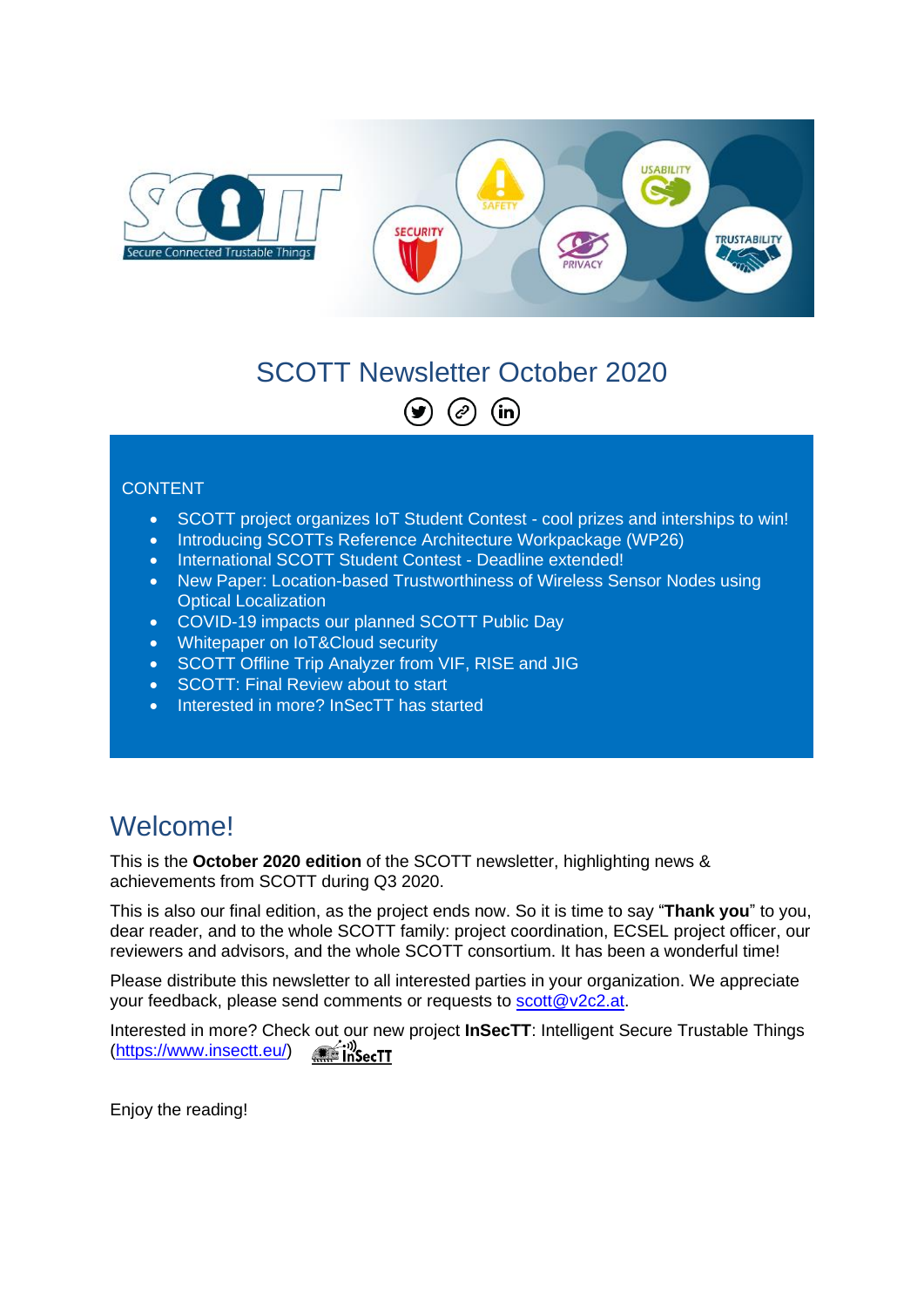

## SCOTT project organizes IoT Student Contest - cool prizes and interships to win!

Jul 15

Students: tell us about your bachelor or master thesis, PhD dissertation or any kind of accomplished student project addressing security, safety, trust, and dependability in IoT and win up to 1300  $\epsilon$  or more, and additionally get access to interesting internship/job offers. The contest finalists will have the opportunity to present their projects to representatives of leading European companies and universities.

Visit our website for more details: [www.scottproject.eu/studentcontest](http://www.scottproject.eu/studentcontest)





# Introducing SCOTTs Reference Architecture Workpackage (WP26)

Jul 21

SCOTT WP26 targets the design of reliable and secure network components. The objective is to define infrastructure organization guidelines in the form of a reference architecture that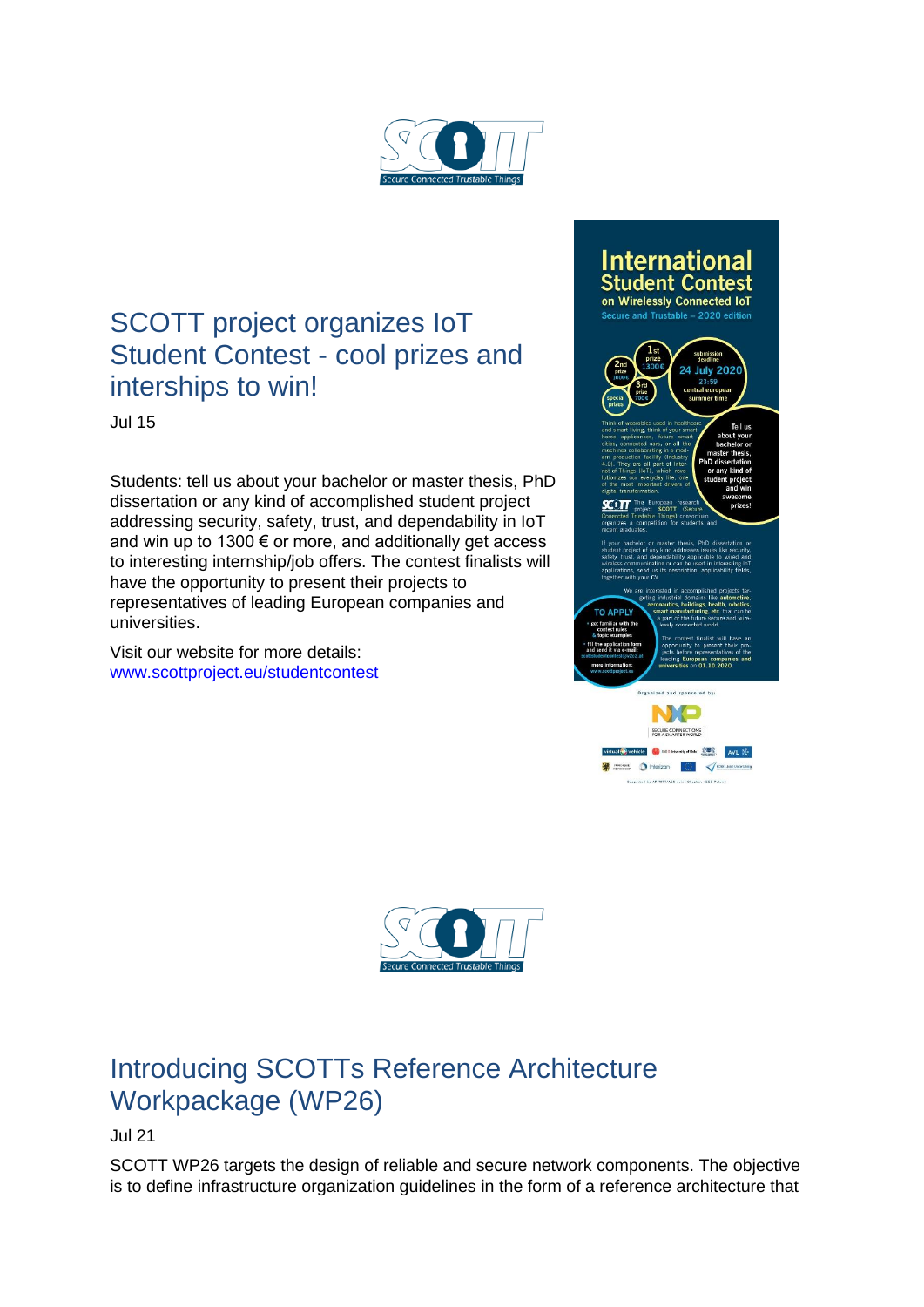will enable interoperability and will contribute to build trust in the different SCOTT IoT (Internet of Things) industrial use cases. The SCOTT reference architecture addresses trust issues by mapping infrastructure entities, their functionalities and their relationships (interfaces) to a multitude of building blocks that deal with security, privacy, safety, and dependability features. The SCOTT reference architecture provides compatibility with the most important standard architectures, while introducing novel concepts such as the SCOTT bubble and the Trustworthiness vector indicator that provide enhanced IoT designs. The SCOTT reference architecture builds on detailed functional, entity, information, and domain model perspectives that cover the needs of multiple IoT stakeholders and industrial lifecycles in the domains of aeronautics, railway, building, healthcare, and automotive. More specifically, WP26 has achieved the following milestones: Definition of a detailed functional model based on the ISO sensor network reference architecture fused with modern IoT architectures based on ITU, IEEE, ISO, and IoT ARM standards, providing a detailed extension of requirements, interfaces and flow analysis for the main use cases of the project. Improvement of the Bubble entity layered model of the SCOTT architecture using fog, edge computing and 5G modern architecture concepts. Link of architectural and network security to safety issues using the philosophy of aeronautics and automotive safety related standards. Full interoperability analysis with other IoT and cloud computing platforms such as Fiware, Microsoft Azure, IBM, etc. Implementation of trustworthiness and security metrics analysis for different layers of the architecture and different entities of each use case. Definition of the Level 2 interoperability solution for communication between Bubbles with trustworthiness vector indicator provided by the cloud computing solution of the railway domain Definition of a set of Bubble gateway components with enhanced security for automotive, wireless avionics intra-communications, and building access control. Improved modelling of vehicular network components and networks that will have an impact on the reliability of IoT solutions, Creation of network components that allow connectivity in challenging and remote locations using a variety of technologies such as satellite links, obstacle and metallic environments, turbulence conditions, etc. Definition of cloud computing elements that allow a variety of use cases to benefit from centralized processing with improved security, privacy and (if applicable) safety. Implementation of security metrics, security classes and privacy labels in different use cases. Alignment of spotlight use cases with the reference architecture, highlighting interfaces, vulnerabilities and risk assessment.

Find out more via<https://scottproject.eu/>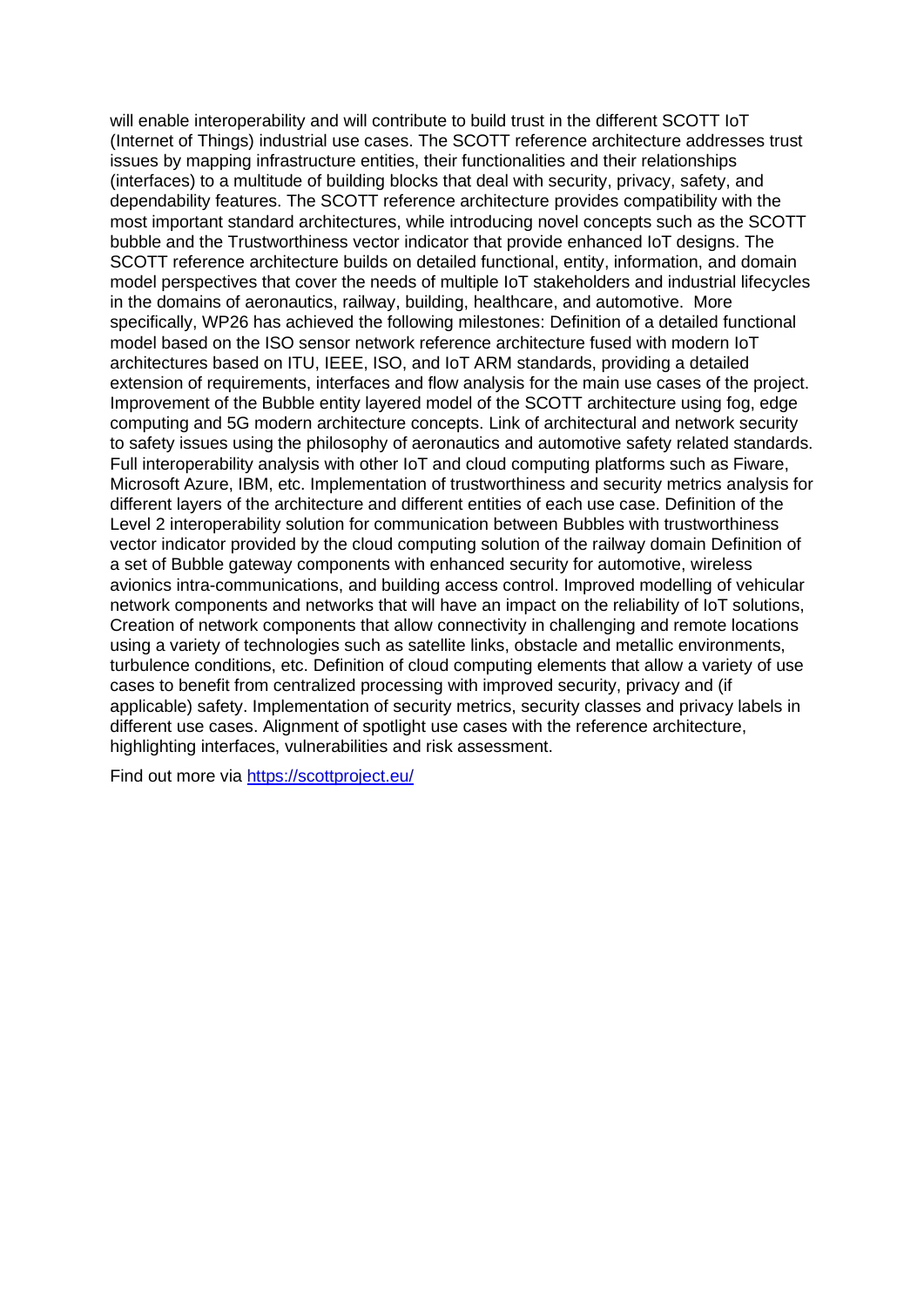

Fig. 1 Bubble entity model of the SCOTT Reference architecture



Fig. 3 Functional model of the SCOTT reference architecture

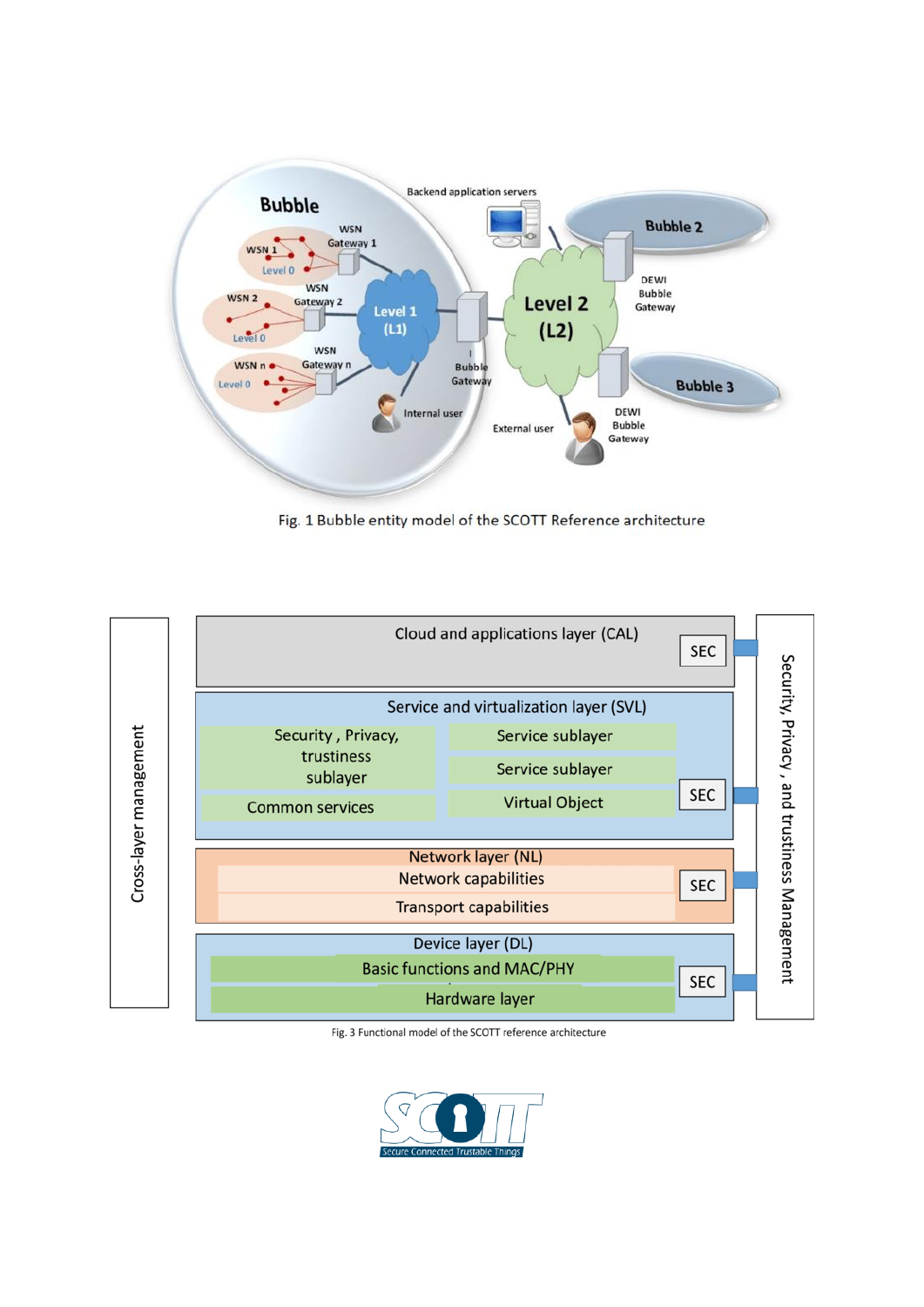## International SCOTT Student Contest - Deadline extended!

#### Jul 27

One more week to apply in the International Student Contest on Wirelessly Connected IoT in 2020 Due to your inquiries and holiday period, the contest organizers have decided to extend the submission deadline by one week to 31 July 2020! We are interested in accomplished projects targeting domains like automotive, aeronautics, buildings, health, robotics, smart manufacturing, etc. that can be a part of the future secure and wirelessly connected world. Apply now! More information is available here:<https://scottproject.eu/studentcontest/>



## New Paper: Location-based Trustworthiness of Wireless Sensor Nodes using Optical Localization

Aug 13

A continually growing number of sensors is required for monitoring industrial processes and for continuous data acquisition from industrial plants and devices. The cabling of sensors represent a considerable effort and potential source of error, which can be avoided by using

wireless sensor nodes. These wireless sensor nodes form a wireless sensor network (WSN) to efficiently transmit data to the destination. For the acceptance of WSNs in industry, it is important to build up networks with high trustworthiness. The trustworthiness of the WSN depends not only on a secure wireless communication but also on the ability to detect modifications at the wireless sensor nodes itself. This paper presents the enhancement of the WSN's trustworthiness using an optical localization system. It can be used



for the preparation phase of the WSN and also during operation to track the positions of the wireless sensor nodes and detect spatial modification. The location information of the sensor nodes can also be used to rate their trustworthiness.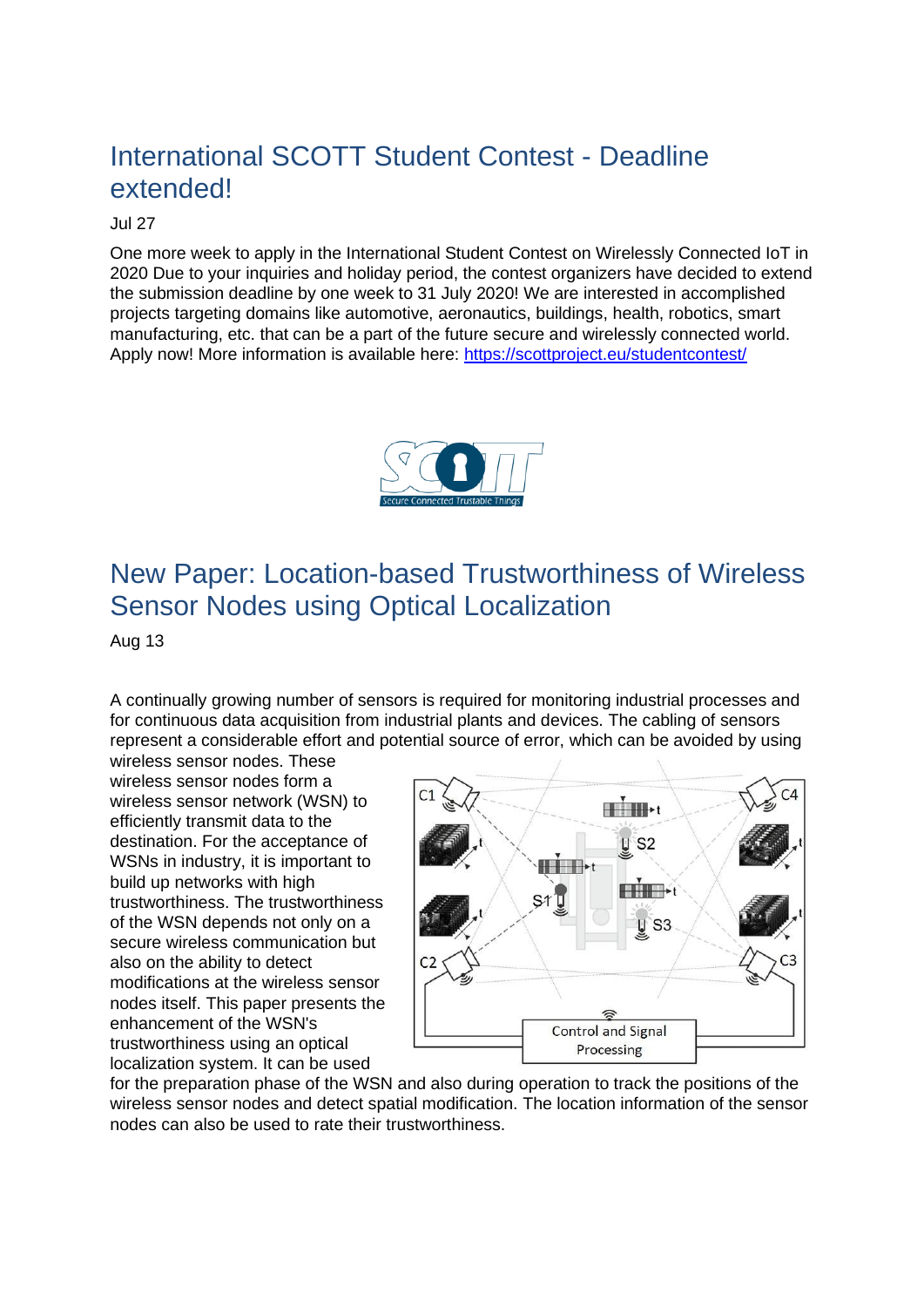

## COVID-19 impacts our planned SCOTT Public Day

Sep 8

Since the beginning of SCOTT in May 2017, we were looking forward to the "Grand Finale", presenting our results and ideas in a "Public Day" in Graz (in co-location with the final project review).

Then came COVID-19.

After consultation with our ECSEL Programme Officer we jointly decided that the SCOTT final review meeting, as well as the SCOTT public day, will not take place in physical presence. The review meeting is able to move into the virtual world, but we are still working to find a solution for the public event. Date and format still have to be decided. We will keep you updated.

In the meantime: have a look and watch some impressive videos on SCOTT's YouTube presence: [https://m.youtube.com/channel/UC8MfGTuS5W\\_HKb-EtPo-](https://m.youtube.com/channel/UC8MfGTuS5W_HKb-EtPo-8EA)[8EA](https://m.youtube.com/channel/UC8MfGTuS5W_HKb-EtPo-8EA)



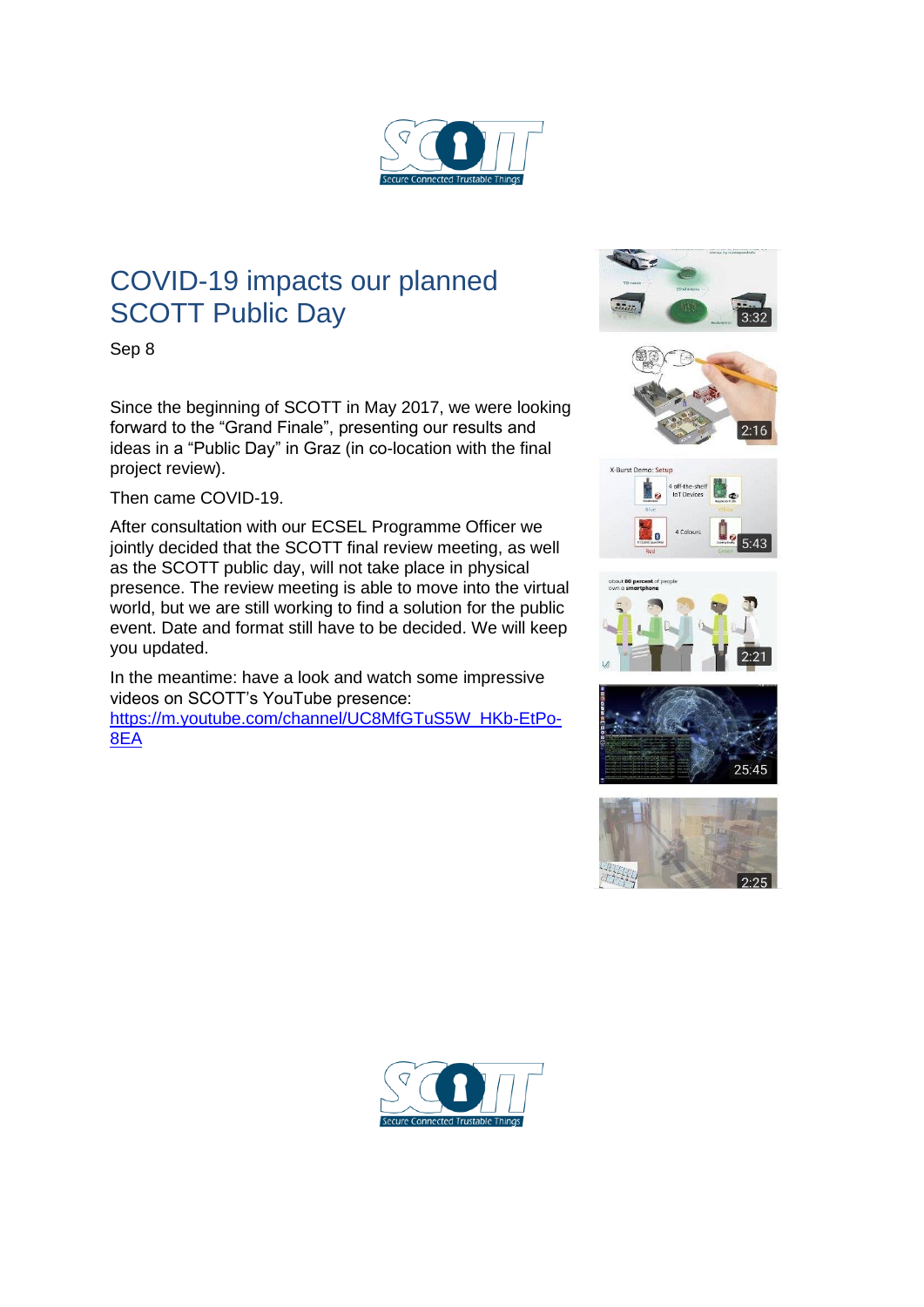# Whitepaper on IoT&Cloud security

Sep 16

Making IoT secure is essential, but non-trivial. Have you ever wondered how to secure the communication of an IoT device with a cloud server with all the "hops" in between?

Then this white paper might be a good read for you:

Security Scan Methodology for Cloud Connected IoT Devices from Nokia Bell Labs and other partners of SCOTT, see [https://scottproject.eu/download/whitepaper-security-scan](https://scottproject.eu/download/whitepaper-security-scan-methodology-for-cloud-connected-iot-devices/)[methodology-for-cloud-connected-iot-devices/](https://scottproject.eu/download/whitepaper-security-scan-methodology-for-cloud-connected-iot-devices/)

Learn more about SCOTT by visiting<https://scottproject.eu/>



# [SCOTT Offline Trip Analyzer from VIF, RISE and JIG](https://www.researchgate.net/project/SCOTT-Secure-Connected-Trustable-Things/update/5f6cb241e66b860001a4033a?_iepl%5BviewId%5D=RZ7jvricBQyPd1k1XXzyUVeX&_iepl%5Bcontexts%5D%5B0%5D=projectUpdatesLog&_iepl%5BinteractionType%5D=projectUpdateDetailClickThrough)

Sep 24

Watch our latest video of the SCOTT result from the RISE (Research Institutes of Sweden), VIF (Virtual Vehicle) and JIG collaboration: [https://www.youtube.com/watch?v=lkePDircbIY](https://www.researchgate.net/deref/https%3A%2F%2Fwww.youtube.com%2Fwatch%3Fv%3DlkePDircbIY)



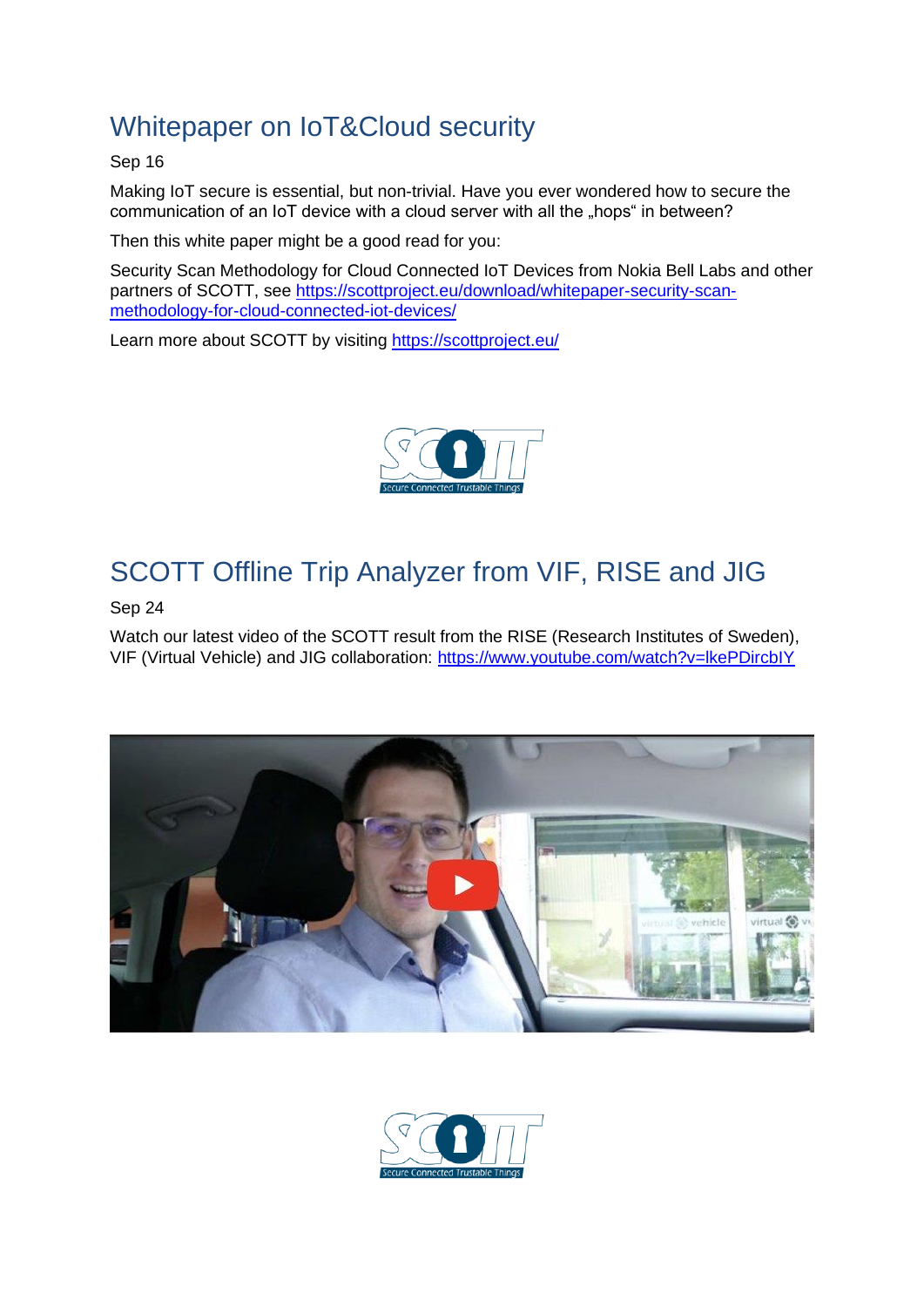# [SCOTT: Final Review about to start](https://www.researchgate.net/project/SCOTT-Secure-Connected-Trustable-Things/update/5f72f749828e0b0001582d4c?_iepl%5BviewId%5D=RZ7jvricBQyPd1k1XXzyUVeX&_iepl%5Bcontexts%5D%5B0%5D=projectUpdatesLog&_iepl%5BinteractionType%5D=projectUpdateDetailClickThrough)

#### Sep 29

We are proud to present SCOTT's results in the Final Review Meeting taking place now (September 29th and 30th). Under normal circumstances we'd have a huge meeting room full of hands-on demonstrators, with lots of experts sharing interesting presentations. Due to the current COVID-19 situation, everything moved online. This picture shows our virtual meeting room this morning, filling up during the preparation of the review meeting.